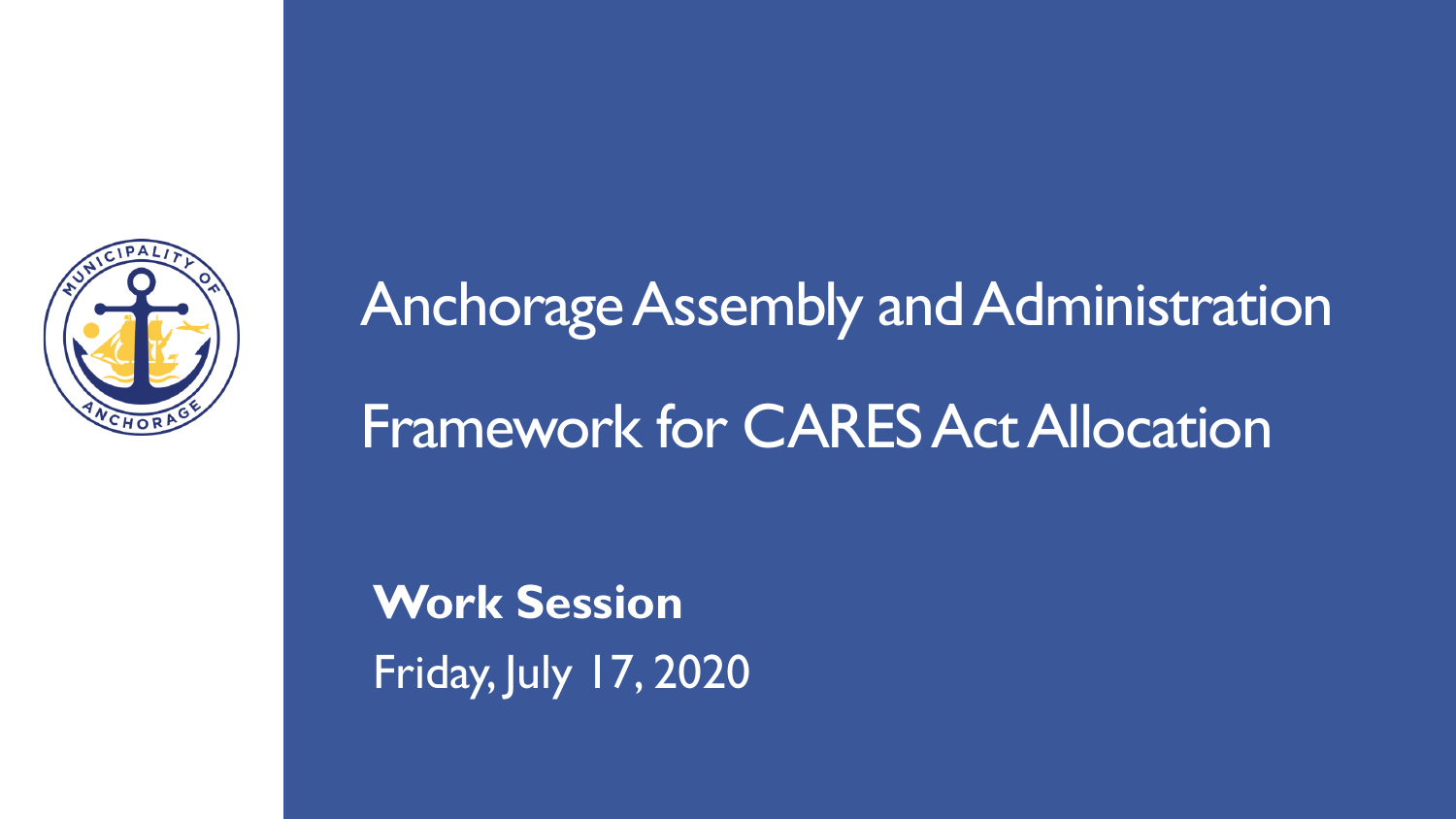#### Work Session Objectives

• Agree on a framework and process for identifying and prioritizing investments for CARES Act funding.

• Share Assembly Member and Administration CARES Act proposals and ideas.

• Agree on timeline and outputs for next steps.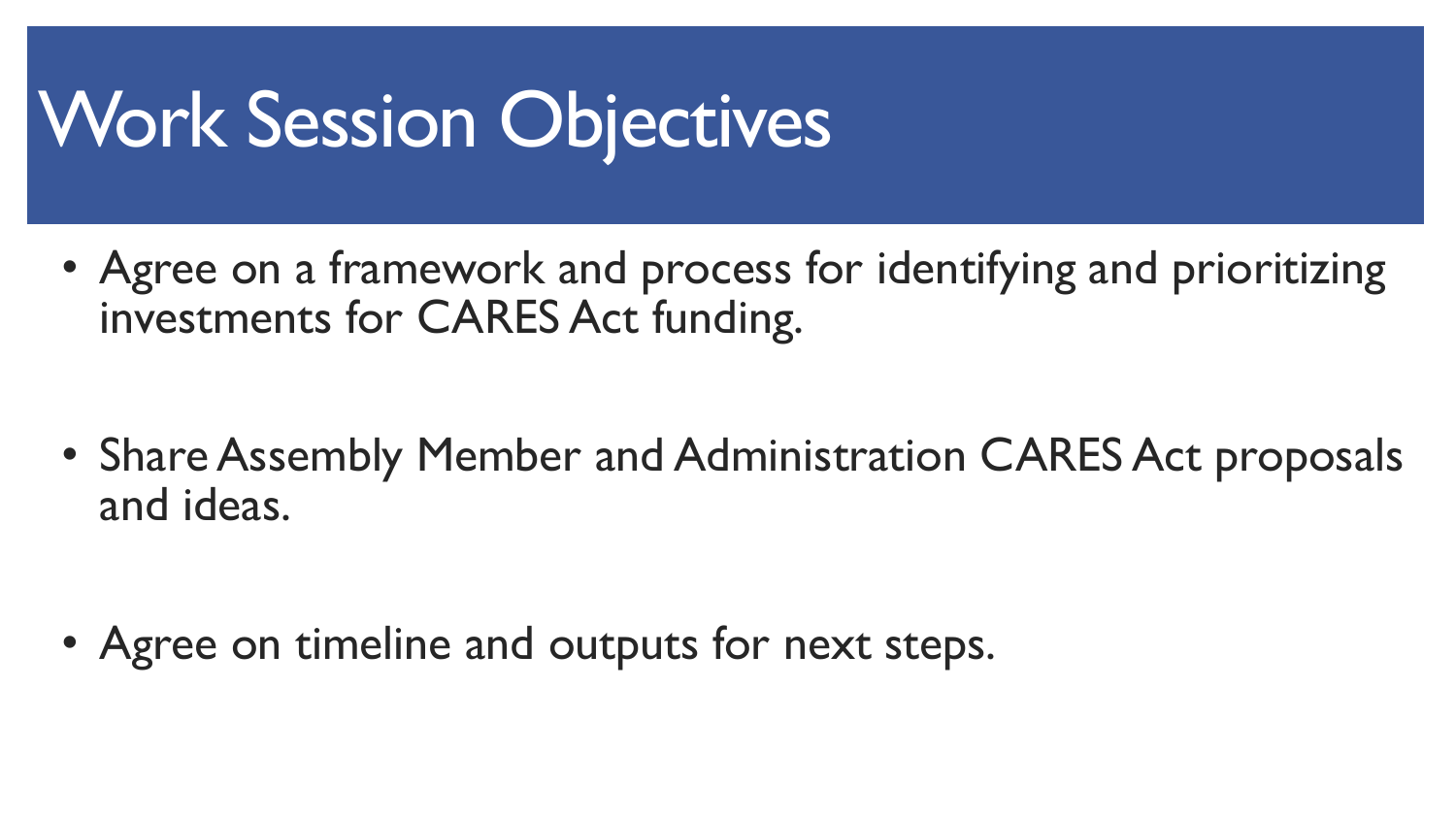### Land Acknowledgement

# *Dena'inaq ełnen'aq' gheshtnu ch'q'u yeshdu. (Dena'ina)* I live and work on the land of the Dena'ina. (English)

*A Land Acknowledgement is a formal statement that recognizes and respects Indigenous Peoples as traditional stewards of this land and the enduring relationship that exists between Indigenous Peoples and their traditional territories.*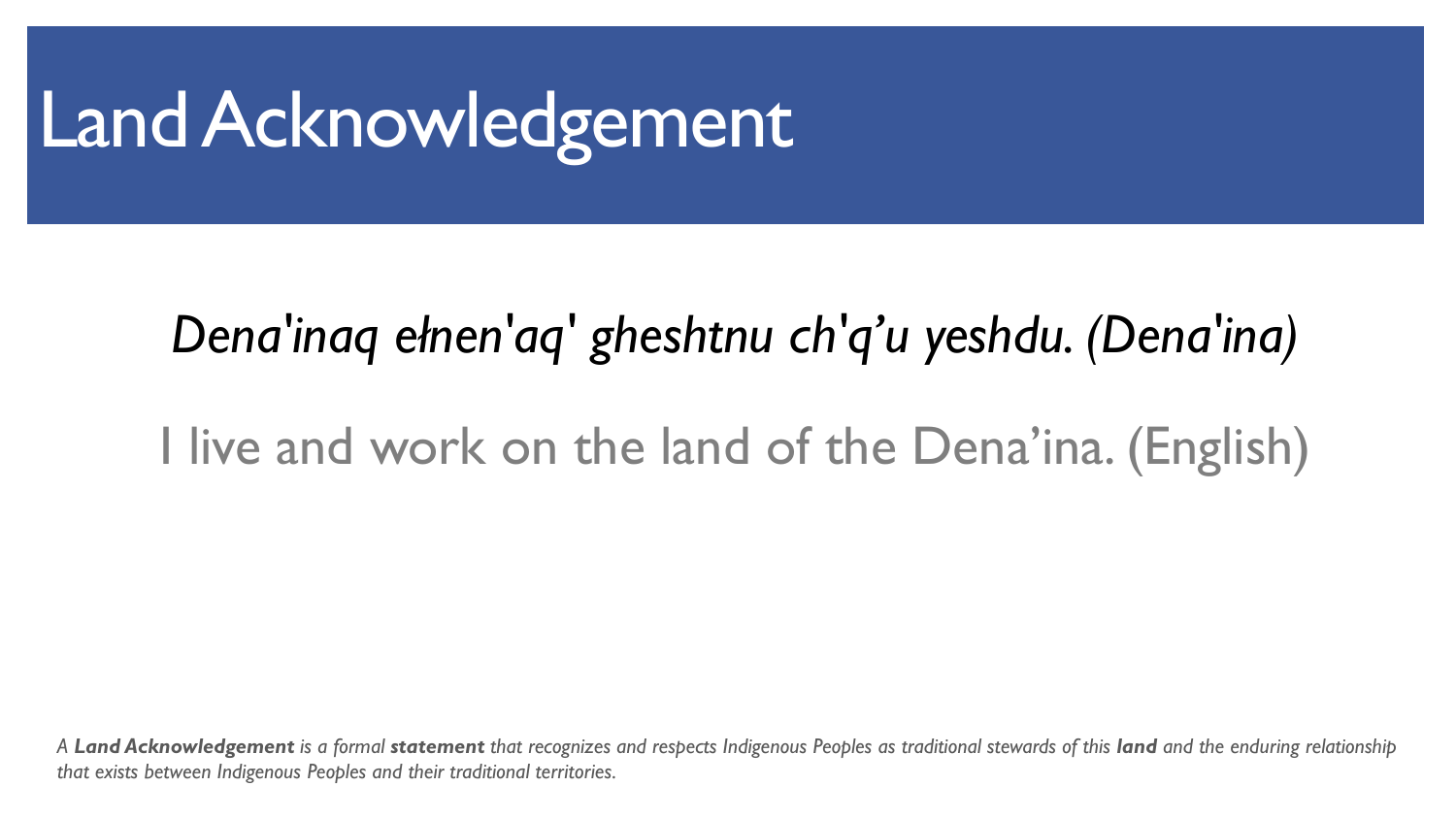## Meeting Guidelines

- Be positive.
- Be clear and concise.
- Avoid jargon and acronyms.
- Think creatively and strategically.
- Be solutions-oriented.
- No laptops or cellphones (unless emergency).
- Address issues, challenges and not individuals.